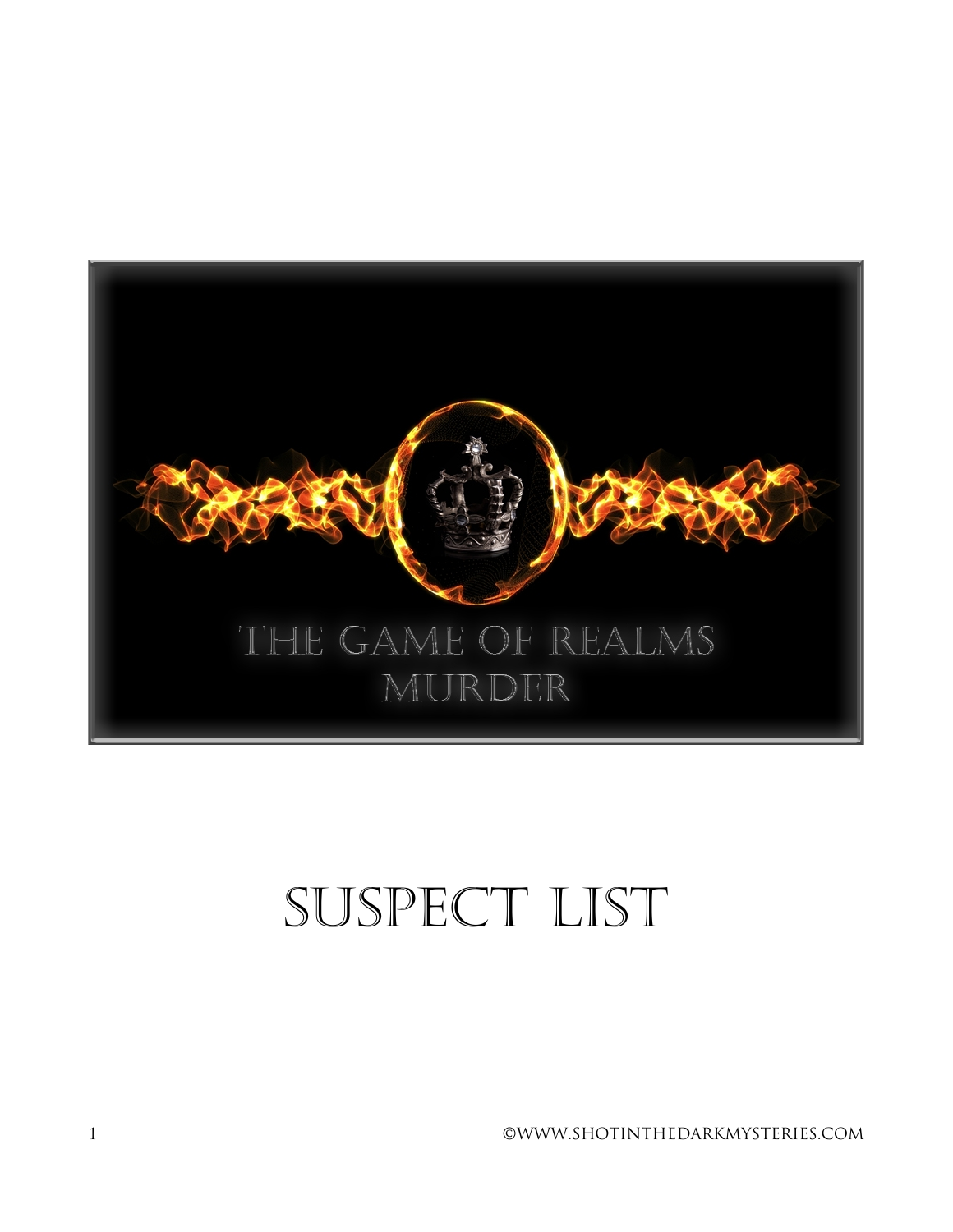



#### QUEEN MARTINIA

Wife of the victim, King Tyvion Greyson, Queen Martinia is strong and intimidating. Originally from The Linklands, while she is loyal to her family, that is where her loyalties end, and it's rumoured that Queen Martinia only became the queen as a result of having Tyvion Greyson's original choice for a bride murdered. Those who oppose her fail, and she has become known as the Iron Queen. She will stop at nothing to keep her family in power, and has demonstrated her ruthlessness and vengeance so many times that those unfortunate enough to cross her know their days are numbered.

# Lady Genvieve Adora

Poised and polite, Lady Genvieve Adora stems from The Linklands in the east. As the daughter of Lord Eos Adora of House Adora, Lady Genvieve was promised to King Greyson's oldest son, Prince Leondard. While it's no secret that Lady Genvieve does not wish to marry Prince Leondard, she is a woman of good breeding, and behaves with the tact and grace befitting a lady of her standing. Since moving to Castle Aranshield in Evonale, Lady Genvieve has tried to adapt to the customs of those of the south. Those of The Linklands are known for being agreeable, and Lady Genvieve does her people proud, although some in Castle Aranshield believe her kindness to be false, and many suspect her of being conniving.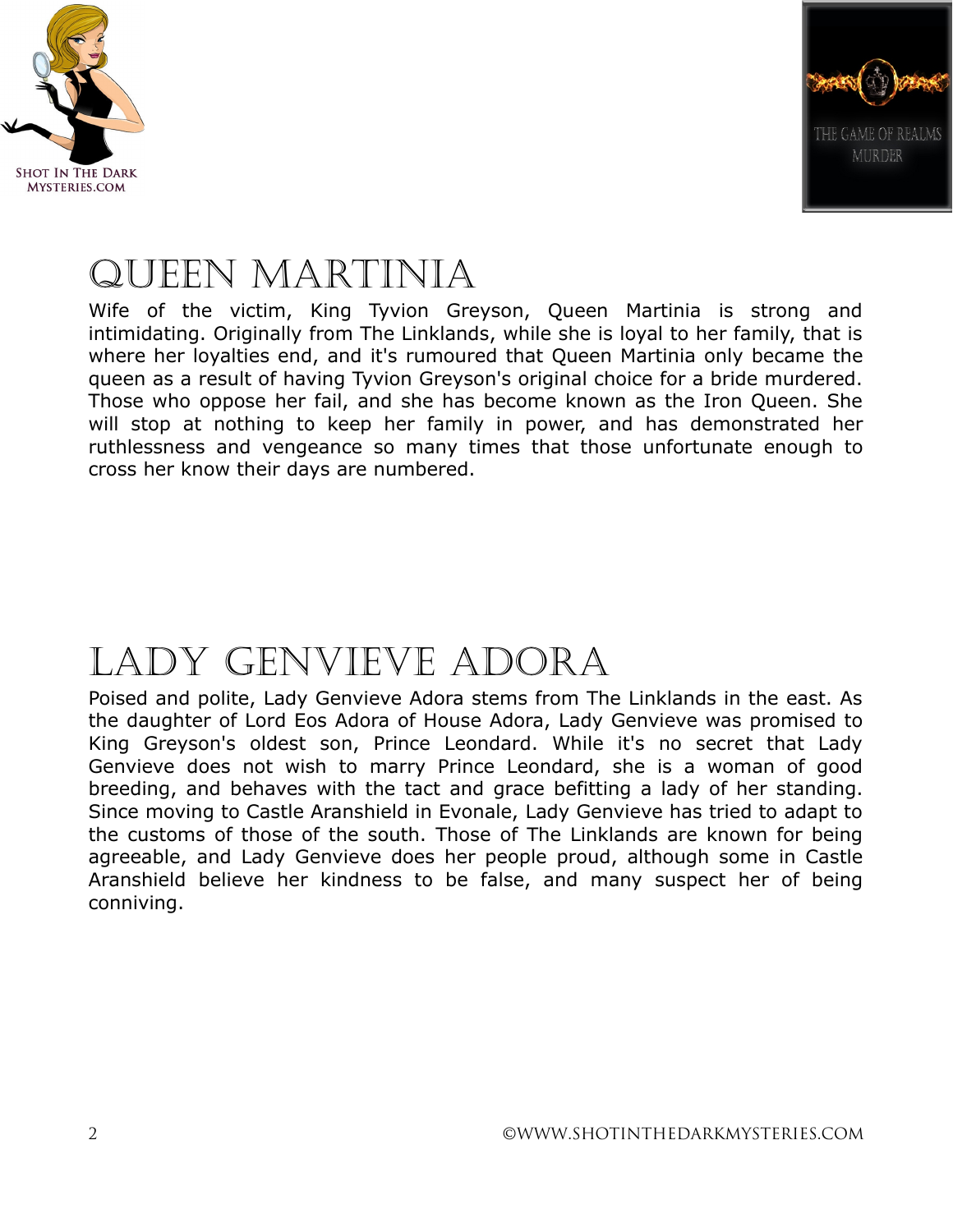



# Avariel of the sylph isles

A "Sylph" from the Sylph Isles, Avariel is ethereal and magical, as she possesses the magic of The Sylphs, as do all those from the Sylph Isles to varying degrees. Keeper of the magical "Sylph Flag", which doubles any army and renders them unbeatable, Avariel speaks softly and is very wise. Her carefully-chosen words show wisdom beyond her young age, and she looks on humanity with a sort of pity. Head of The Sylphs, Avariel is diplomatic and yet otherworldly, and her people are known to hold magic and power beyond what mortal men can understand, much less wield. Avariel is young and beautiful with golden hair. She walks with grace, yet exudes such a powerful tenacity that mortal men fall to their knees when she stands before them. Recently, a meeting with Larris Hunt, head of Hunt House, had an impact on Avariel, and she swore an oath of love and alliance to him – something that has never been done by any Sylph or Hunt in history.

#### Etha Tonn

A peasant in Evonale, Etha Tonn is not someone normally found inside Castle Aranshield, let alone at the king's feast! A local fishmonger, Etha is a commoner who spends her days selling fish in the Evonale markets. While she has clearly donned her fanciest dress for this evening's festivities, her reasons for being in the Great Room awaiting the feast are unclear. No one could gain access to the feast without a personal invitation, or legitimate business with someone inside the castle, so Etha has received sideways glances all evening from those of high social standing. She is soft-spoken and tends to keep her eyes floor-ward unless spoken to.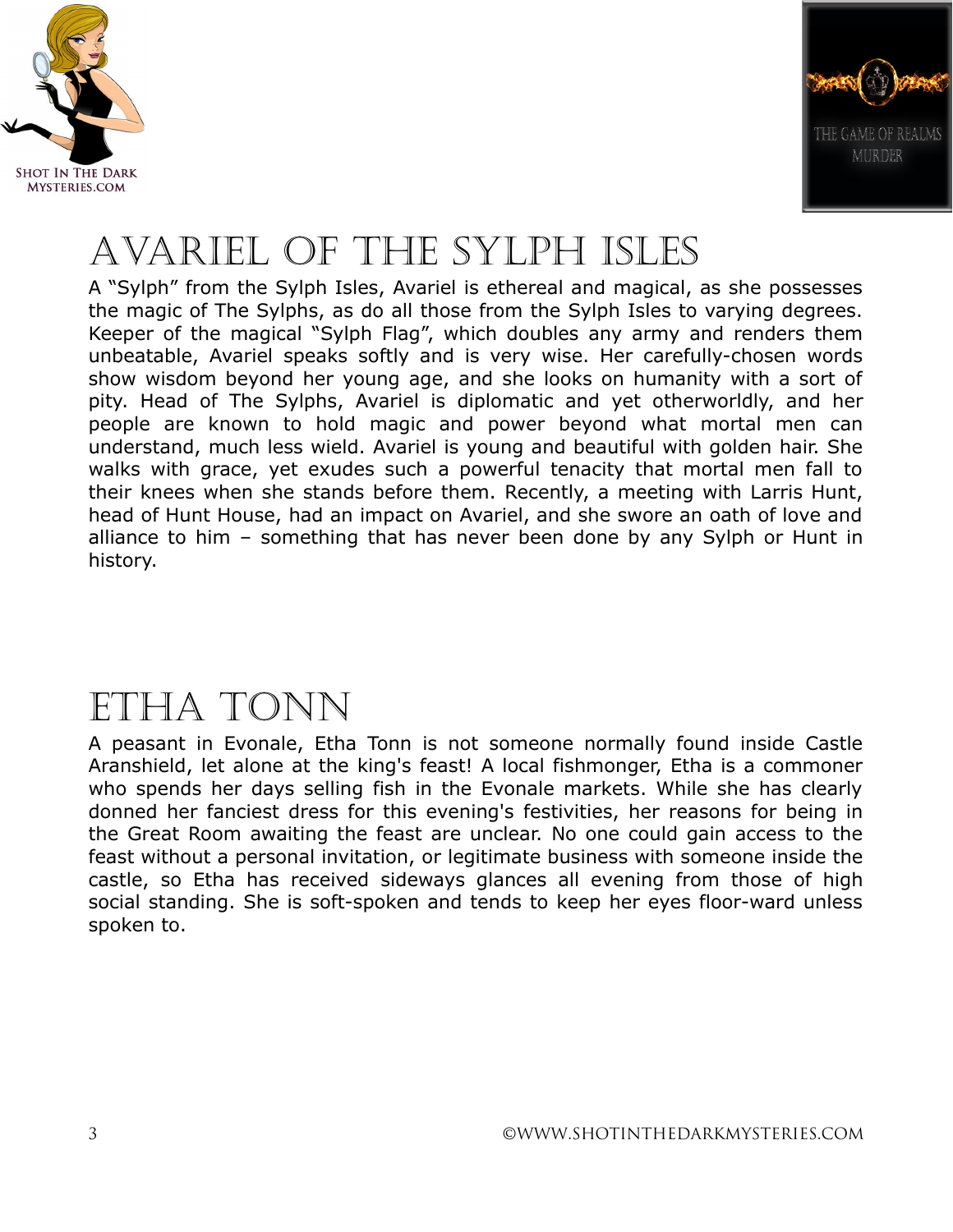



### Larris Hunt

Lord of Earthsea, the castle of The North, Larris Hunt is the sworn enemy of The Greysons. For centuries, the Hunts and Greysons have battled, and would have continued for generations more had it not been for the interference of the patriarch of The Middlelands, who put an end to centuries of bloodshed between the two warring realms. Now, those of House Hunt and those of House Greyson are separated to the northern and southern realms, and if either wishes to enter the other's realm, they must first gain the permission of The Middlelands. Larris is a strong warrior, whose swordsmanship is unrivaled in the north. He also commands a large army, which has halted north of Castle Aranshield, awaiting a command from Larris Hunt and his ally, Avariel of The Sylph Islands.

#### Prince Jares Greyson

Youngest son of the victim, King Tyvion Greyson, Prince Jares is young and arrogant. Already commanding everyone around him, Prince Jares has a sharp tongue and a dangerous tendency to seek revenge on those he believes have wronged him. Prince Jares struts around as though the realm belongs to him, and seems certain that one day it will belong to him, despite the fact that his older brother, Prince Leondard, is first in line for the throne. He enjoys playing with his crossbow in his spare time, and designing his hunting grounds, which he someday hopes to use to hunt the realm's criminals for sport.